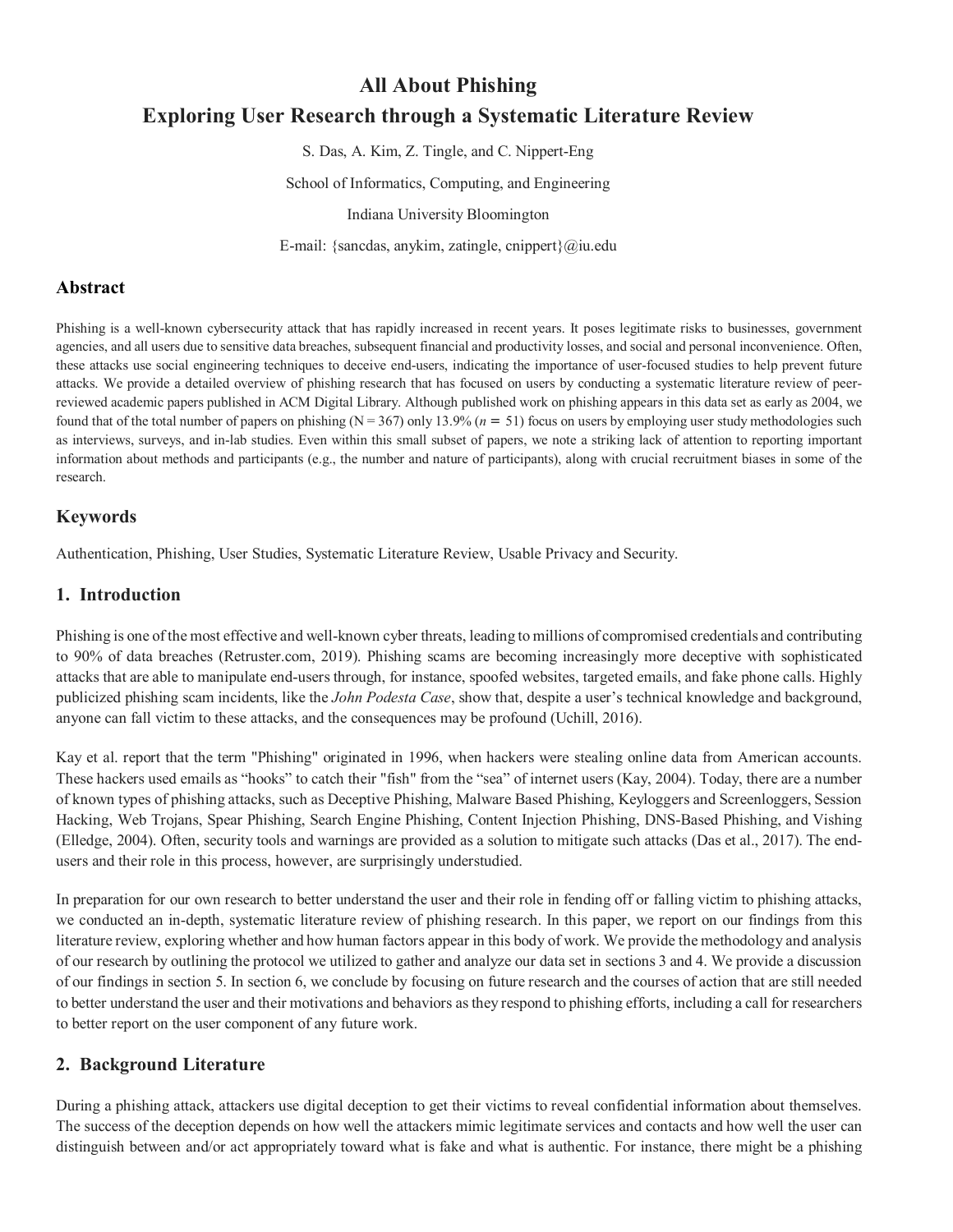email with obvious spelling mistakes that signals its illegitimacy. If these spelling mistakes go unnoticed before the recipient clicks, however, the attack will be successful.

The basic and most common form of phishing-related deception is *Identity Deception* (Bakhsh et al., 2008). Here, the deceiver may target a victim and individualize the attack by gathering enough information about the victim to "socially engineer", or personalize, the attack and increase the chances of the user falling victim to it. Another technique, however, provides the intended victim with only generalized information, but the criminals pose as a trusted organization and provide directives to the victim with which they are inclined to comply (Colarik and Janczewski, 2007).

Chou et al. argued that humans are the ones who must be studied in order to stop web-based identity theft, including that which is stolen via phishing (Chou et al., 2004). This position was supported by Tsow et al.'s large-scale user study on phishing, for instance, which analyzed the effect of cyber deception on individuals. The authors found that (dis) similarity in graphic design elements can change users' evaluation of the authenticity of a communique and that the nature of the content plays an important role when users analyze the website (Tsow and Jakobsson, 2007). Such insight becomes even more important in light of Karakasiliotis et al.'s, findings that only 36% of their participants could identify legitimate websites, and only 45% of participants could correctly identify illegitimate websites (Karakasiliotis et al., 2006). Such studies not only address the importance of risk awareness among end-users but also indicate the potential importance of effective risk communication as at least a partial solution in helping users fend off deceptive attacks. As Hong et al. noted, "It doesn't matter how many firewalls, encryption software, certificates, or two-factor authentication mechanisms an organization has if the person behind the keyboard falls for a phish" (2012).

The central role played by the user in phishing attacks is precisely why we wish to better understand the current state of usercentered phishing research, including a wide range of methodological approaches and potentially significant attack attributes. More traditional research methods include those where users might, for instance, provide interview feedback on a prototype's usability (Reeder et al., 2018). We are also interested, however, in more passive methods that nonetheless tell us much about what users are and are not paying attention to when faced with a phishing attack. For instance, Alsharnouby et al. used eye tracking techniques to obtain their data about user attention to site authenticity (2015). Their results showed that gaze time on the browser elements provided a positive impact on the ability to detect phishing websites, while the participant's technical expertise had no significant influence on the detection procedure they followed. Indeed, Dhamija et al. found that visual deception can fool even sophisticated users; a good phishing website fooled 90% of their participants (2006). Standard security indicators are not effective enough, they argued, given their analysis of participants' strategies for detecting a phishing website. Such studies help establish the effectiveness of human-centered research on phishing, as well as justify our focus on the current state of user studies in the phishing literature.

# SIN Mobisys SAICSIT WWW CODASPY ACSACAISCSOUPSAfrich CHI **STAST**

**Figure 1: Word cloud depicting relative representation of conference publication venues in our data set of 51 papers.**

# **3. Study Methodology**

Our systematic literature review focused on published research on phishing. We collected our data by starting with all the research publications on phishing that are included in the ACM Digital Library. We performed the data extraction using ACM's export feature and then implemented a qualitative assessment protocol that utilized exclusion and inclusion criteria to generate a set of papers that were appropriate and relevant for our analysis. The result was a total of 367 published papers on phishing, from which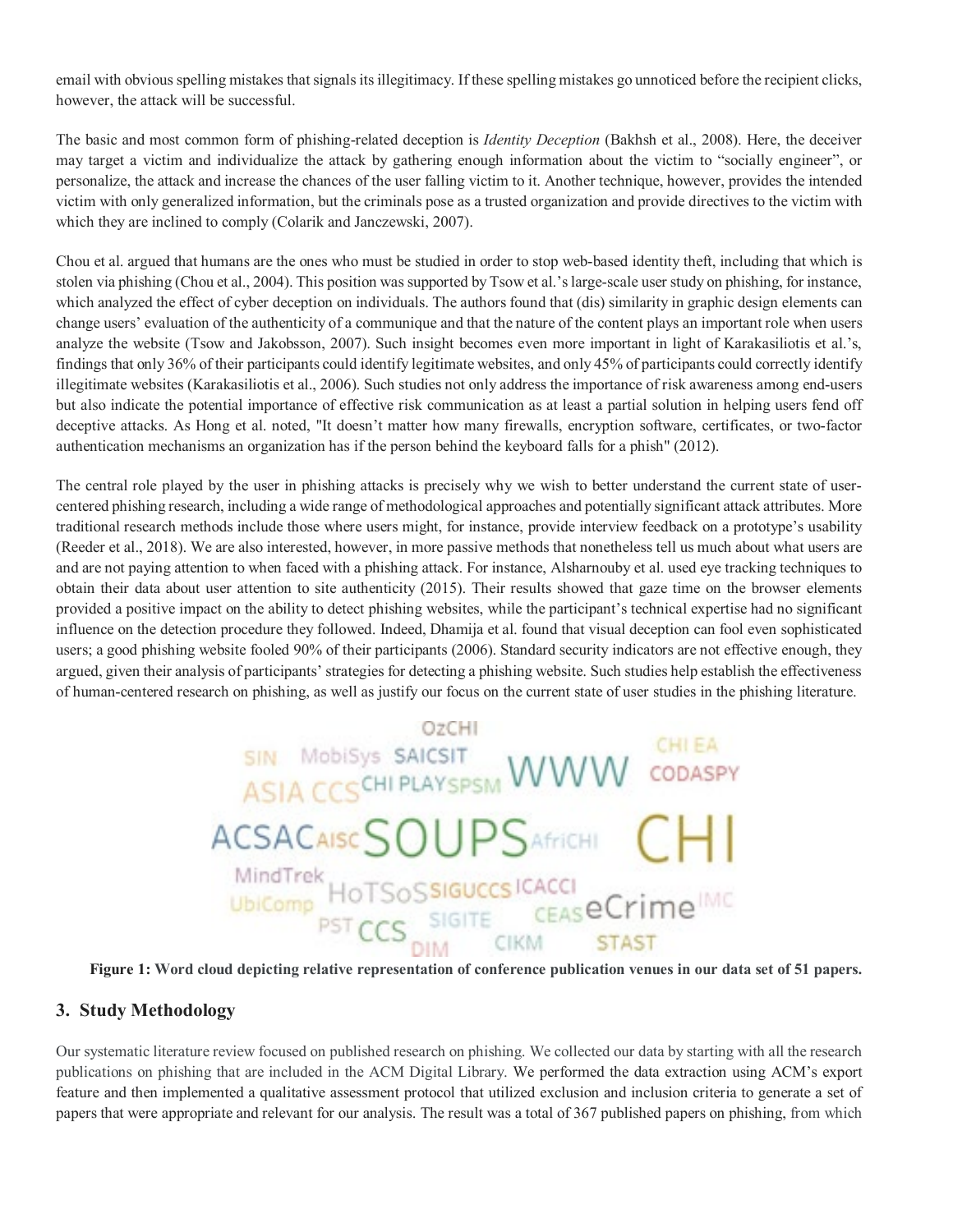we eventually identified 51 papers that included some kind of user study or user evaluation. Three researchers coded the abstract and full text of each of these 51 papers to enable our systematic analysis of the authors' reported research.

# **3.1. Data Collection and Screening**

The initial process for our data collection began as a broad search for the term "phishing" in the ACM Digital Library database. This generated 367 papers. From this collected set of papers, we performed abstract and full text screening to identify papers that satisfied our inclusion and exclusion criteria. To be included, a paper needed to be primarily focused on the topic of phishing attacks. Papers were excluded if: (1) they were an extended abstract or a work-in progress, (2) the primary language in which they were written was not English, or (3) they were found not to be related to phishing, even if they mentioned phishing somewhere in the paper. After applying the exclusion criteria on the collected sample of 367 papers, we were left with 253 papers. Three researchers trained in qualitative data coding and analysis independently identified which of these 253 papers included user focused studies. Only these user focused papers made it into our final data set of 51 publications.

Figure 1 shows the word cloud depicting the conference publication venues of our 51 collected papers. Not surprisingly, our dataset is dominated by papers published through the ACM's Computer-Human Interaction (CHI) and Symposium on Usable Privacy and Security (SOUPS) venues. The largest number of papers were from CHI or regional CHI alternatives, such as OzCHI, AfriCHI, CHI Play, and CHI EA (24 papers), while eight papers were from SOUPS, and five each were from CCS and WWW, respectively.

| Overarching themes observed in the 51 papers<br>through thematic coding                                                                     | Specific phishing attempt attributes observed in user studies                                                                                                                                             |
|---------------------------------------------------------------------------------------------------------------------------------------------|-----------------------------------------------------------------------------------------------------------------------------------------------------------------------------------------------------------|
| Technical Attributes - form and content-related<br>aspects of the phishing attempts sent to the victims<br>(e.g., emails, fake phone calls) | E.g., Content, Advertisement, Spelling, Readability, Language, URL,<br>Sender's Address, Personalized Contents, Interface, Security Indicators,<br>Graphics, etc.                                         |
| Individual Attributes - personal factors that<br>contributed to users recognizing or falling victim to<br>an attack                         | E.g., Curiosity, Tiredness, Age, Security Fatigue, Time of Day, Tech-<br>nical Background, Past Experience, Gender, Training, Authority,<br>Relationship with Sender, Social Proof, Risk Perception, etc. |
| Benefits - fake enticements offered in exchange for<br>complying with attackers' desires                                                    | E.g., Financial, Job Prospect, Opportunities, Invitation to Event, etc.                                                                                                                                   |
| Threats - fake undesirable consequences used to<br>pressure recipients into complying with attackers'<br>wishes                             | E.g., By government, Visa-related, Account Closure, Data Leak,<br>Social Failure, Ransom, etc.                                                                                                            |

# **3.2. Coding and Analysis**

#### **Table 1: Examples of emergent themes used for qualitative coding of 51 user-focused studies**

Researchers performed thematic coding on the user and technical attributes reported for each study. The coding strategies helped us understand the researchers' focus of attention in these user-focused studies. Table 1 includes a summary of the types of study elements we found. These include a focus on the *technical attributes* of the phishing attempt (largely form- and content-related), the *individual attributes* of the users who were targeted for the phishing attempt (from expertise and frame of mind to demographics), and a focus on the kinds of *benefits* (e.g., "free virus protection software") or *threats* (e.g., "Your password must be updated or you will lose access to your account") used by the attackers to "reel in" the intended phishing victims. In addition to these variables, we also coded study information such as participant age distribution, type of research design, proposed technical and user-focused solutions, and apparent recruitment biases (if any).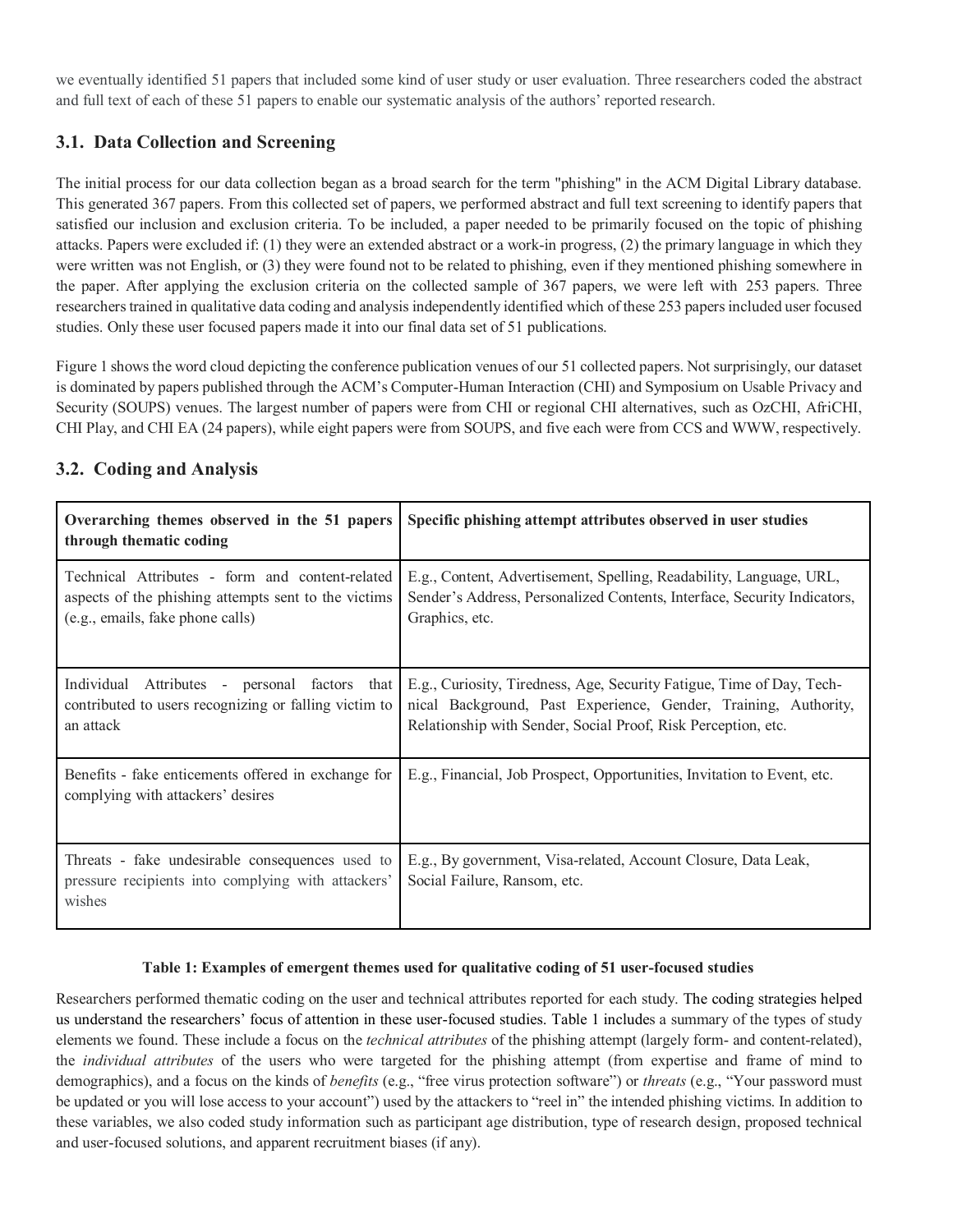Three independent researchers who were trained in qualitative coding generated a set of open codes from a randomly sampled subset of twenty from the collected dataset. These open codes then went through axial and thematic coding, respectively, to generate the themes and attributes mentioned in Table 1. Each paper was then coded independently by at least two researchers. A third researcher reviewed any situation in which the two coders were not in agreement and made the final decision about how the attribute would be coded. The inter-coder reliability (ICR) score after the first iteration of coding and discussion was 23.7%; thus, we went through a second round of discussion, increasing the ICR score to 56.7%. After the final round of discussion, the researchers coded all of the 51 papers, where the ICR score was observed as 87.9%.





Throughout the course of our systematic literature review, we found specific trends in phishing research. Although the term "phishing" was coined in 1996 (Kay, 2004), academic researchers did not begin publishing about phishing until 2004 (Dunham, 2004). The first user-centered study we see in our data set was from 2005 (Garfinkel and Miller, 2005). Figure 2 shows the distribution of the ACM Digital Library's user focused studies in phishing over the past 15 years. Beginning in 2005 with three papers published in this domain, we see a positive trend that ends in 2018, with eight papers published in the area.



**Figure 3: Word cloud depicting the list of author-selected keywords for our collected data set of 51 papers**

Figure 3 is a word cloud of the authors' selected keywords from our dataset of 51 user-focused papers. Unsurprisingly, the most common keyword used was "phishing," included on 34 papers. "Usable security" was the second most frequent (included on eight papers), and "authentication" was the third most common (included on six papers). In the following sections, we discuss the main subjects that received the authors' attention.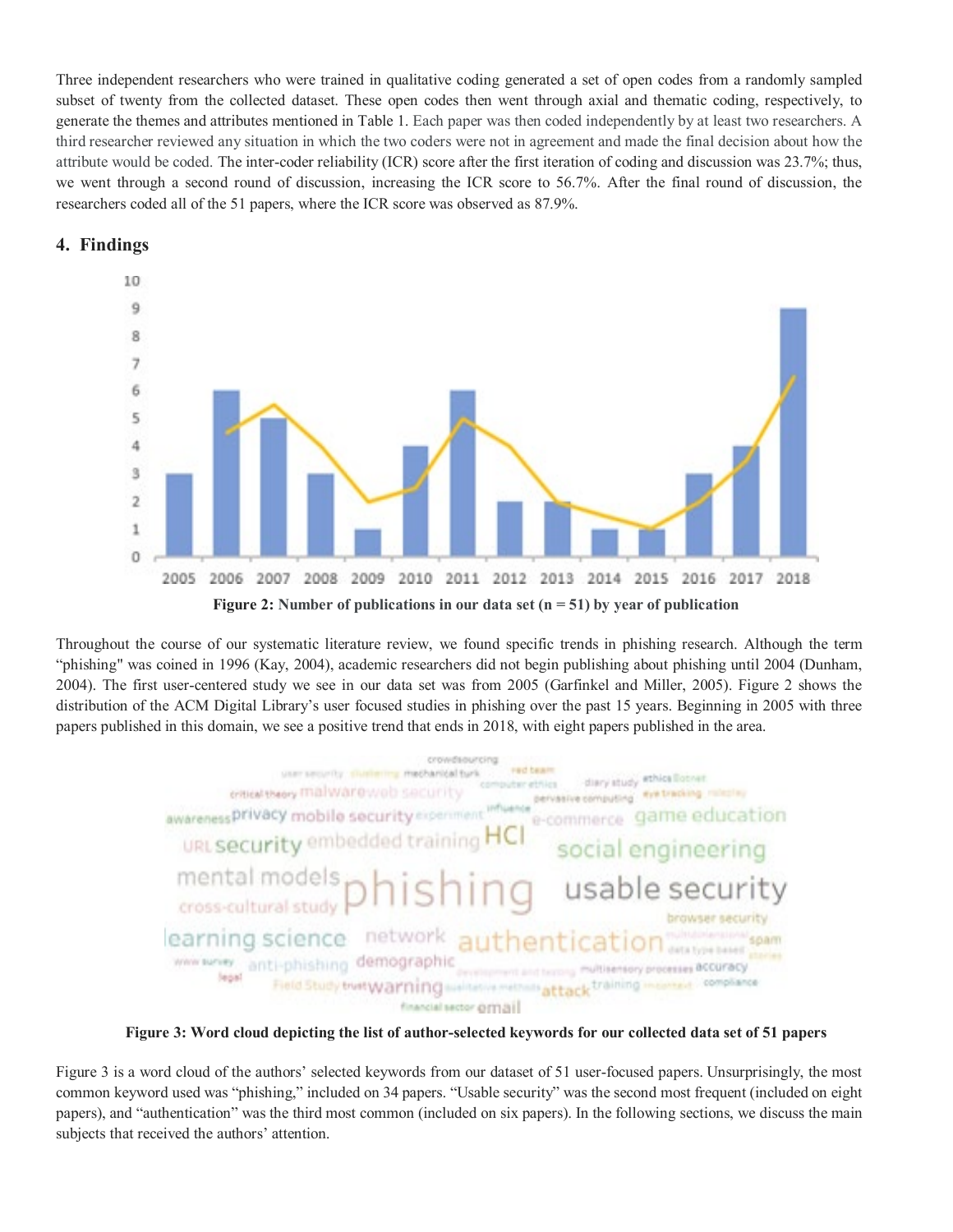# **4.1. Technical Attributes of Phishing Attacks**

Forty out of the 51 collected papers included research that focused on the technical attributes of phishing attacks. We have clustered these attributes into four groups, ranging from the appearance of the phishing attempt (e.g., Tembe et al., 2014; Malisa et al., 2017), such as the look of fake websites and graphical similarities with authentic websites, to the content of the communique (Blythe et al., 2011), including elements such as spelling and official-looking messages sent from a workplace or educational institutes, and to social engineering factors (Meyers et al., 2018) such as the use of personalized data in the phishing attempt, and warnings/indicators of deception (Neupane et al., 2015), such as security tools indicating the authenticity of websites. Attention to the appearance of the phishing communique was the most common research focus throughout the papers. For example, Dhamija et al. conducted a user study that revealed that, despite user intentions to discover a phishing website, many users were not able to look at a website and distinguish legitimate websites from phishing websites (2006). We found that 26 papers focused their research on some combination of attributes that fell into all four categories, while 21 of these papers focused primarily on the appearance of the fake websites/emails.

#### **4.2. Individual Attributes of Phishing Attacks**

Thirty-seven papers in our data set focus on what we call "individual attributes," which encompass a wide range of the users' personal attributes used by perpetrators to try to influence their intended victims. These include, for example, age, gender, and previous experiences. The goal of a cyber-deception artist is to take advantage of individual human qualities like these and to exploit any personal information. In an attempt to mitigate these risks, training has been consistently identified as an important means of combating successful phishing attempts. Some researchers, for instance, focus on risk communication through videos (Yamanoue et al., 2005; Gupta et al., 2018) or games (Monk et al., 2010; Sheng et al., 2007; Kumaraguru et al., 2010). Wash et al. sought to understand exactly what types of phishing training were most effective in informing users about these attempts (2018). They found that the presenter of the training is key to mitigating phishing attacks, with security professionals being the most effective for training and peers being more effective for telling memorable stories about attempts (Ronda et al., 2008; Downs et al., 2006).

Although rarely studied, these tools can be made more effective by understanding the mental models of the users. For instance, Pandit et al., conducted an extensive user training test with a game called "PHISHY," which was designed based on the mental models of participants. The game resulted in higher rates of identification of phishing links among corporate users, indicating the effectiveness of incorporating the user perspective (Pandit et al., 2018). Phishing research on actors' frames of mind may also aim to better understand that of the attacker. Mehresh et al. proposed a framework to predict an attacker's intent in order to design a stronger and more effective security recovery system (2012). Several other studies, including the one by Almeshekah et al., discuss how deception can be used for security purposes and where planning should be done to understand the attacker's perspective (2016). We believe this is a fruitful area for exploration on both sides of a phishing attack.

# **4.3. Motivations for Participating in Phishing Attacks**

Spear phishing is the most common and effective type of phishing, as it focuses on specific individuals, using personal information about its victims. Spear phishing emails may address users by their real name(s) or reference uniquely identifiable information obtained through social engineering techniques (TrendLabs APT Research Team, 2012). Twelve papers in our data set focused on understanding users' risk perceptions of and vulnerability to spear phishing. Spear phishing is successful because attackers manipulate their targets, either by luring users by promising them specific benefits or by coercing users with specific threats (Maurer et al., 2011). These manipulation techniques often lead to impulsive or quick decision making from the end users. One of the most common phishing motivations is the promise of financial benefits to the intended victim. Gao et al. found that many malicious websites attempt to attract users via money or product offers (2010). Attackers often attempt to have users click on their website to earn a free product -- such as an iPhone or video game system -- or to obtain job prospects, such as working online. Surprisingly, however, the details of the content or the reasons why the users were lured into clicking the link were seldom studied by the authors in our data set. Five of the seven papers in this grouping studied this aspect of phishing attacks, exploring how victims are lured in with specific financial benefits (e.g., Hanus et al., 2018) or with career opportunities or invitations to events (Gao et al., 2010).

# **4.4. Study Participants**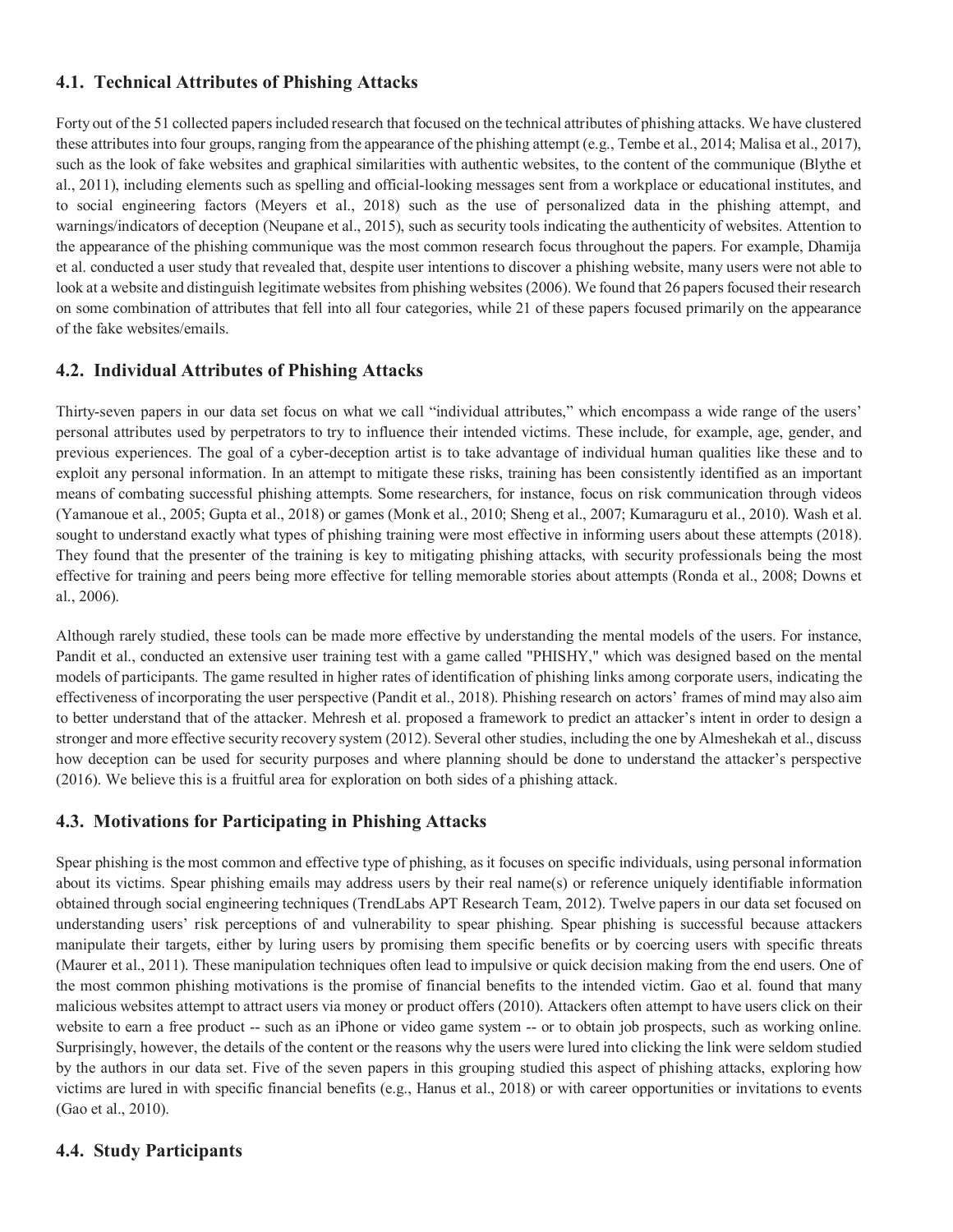User studies account for only 13.9% of the ACM Digital Library publications on phishing. Among this small percentage of papers, we found that a number of papers had several reporting issues regarding their participant demographics. Out of the 51 papers, for instance, 15 (about ⅓) of the studies failed to report the total number of participants in their research. A surprising number of papers (37, or a little over ⅔ of the studies) did not mention the age range, gender distribution, or racial/ethnic backgrounds of the participants. Even if the researchers found that none of these participant attributes affected the outcome of the study, these factors should have been reported. Providing basic demographic and technical background information is crucial for understanding the external validity of security focused studies, and for future studies to be able to build on the systematic findings of previous work.

#### **4.4.1. Age Distribution**

Only fourteen of the 37 aforementioned papers included any kind of age range of their subjects. Age could be an important factor in usability and phishing studies, as at least some research has shown a significant difference between the way a 20-year-old will perform in a security usability study compared to a 50-year-old (Romano et al., 2013; Chadwick-Dias et al., 2003). We found that ten of these papers studied participants who were somewhere between 39 and 89 years of age, which provided more subject diversity compared to the three studies that only used 18-24 year old participants. Only one study with age diversity actually took advantage of this, however, and examined risk perception differences between older and younger adults (Oliveira et al., 2017).

#### **4.4.2. Gender**

Only 27 of the 51 papers provided the gender distribution of their participant population. This is an important factor to report and consider studying further, as research so far suggests that there are differences in how gender affects a user's identification of information from a website (Djamasbi et al., 2007). There may be differences based on gender regarding security behavior and hygiene, in general (Anwar et al., 2017). Gender reporting and diverse gender pools of participants are important for assessing the accuracy and the effectiveness of any security measure.

#### **4.4.3. Race/Ethnicity**

Only three of the 51 papers in our data set reported the race/ethnicity of their study participants. None of the papers posited any effect of race/ethnicity on user behavior in either succumbing to or fending off phishing attacks. Previous research has noted an overall lack of racial diversity in security studies (Dev et al., 2018; Das et al., 2019). The paucity of security-related research on participants of diverse racial and ethnic backgrounds is mirrored in our data set.

#### **4.4.4. Methodologies Used**

Sixteen of our user-focused studies used a survey to collect data about participant's phishing experience (for example, see Sheng et al., 2010). Interestingly, one of them studied those who provide phishing training through survey data analysis (Wash & Cooper, 2018). Twenty-four papers focused on usability testing of specific tools (for example, see Hart et al., 2011), three of which designed games to educate users about phishing (for example, see Monk et al., 2010). Seven papers performed a controlled phishing attack to understand the risk perception and real-life behavior of users, three of which analyzed participant behavior using interviewbased studies (for example, see Kumaraguru et al., 2007). Nine of the collected papers analyzed the content of the phishing attacks, URLs, and spear phishing techniques used by the attackers to phish their victims, while four of these nine papers used surveys to capture user perception of these attacks (for example, see Ndibwile et al., 2018). Two of the studies focused on the theoretical aspect of spear phishing, analyzing the user behavior and personality traits which were targeted by attackers (for example, see Krombholz et al., 2013). Overall, the dearth of interviews and in-depth, qualitative analysis of user behavior is unfortunate. While surveys and usability testing are very important methodological tools to understand user experience and behavior, a combination of interviews and in-depth analysis may yield more beneficial findings.

# **5. Discussion and Implications**

Throughout our systematic literature review of user studies in published ACM papers on phishing, we found that there are a number of identifiable trends. The breadth of the research (40 out of 51 papers) concentrates primarily on the technical attributes of phishing attacks, such as the content and appearance of spoofed website URLs or of phishing emails and text. In contrast, individual aspects of users and risk communication/mental models were rarely explored in-depth (five out of 51 papers). The majority of research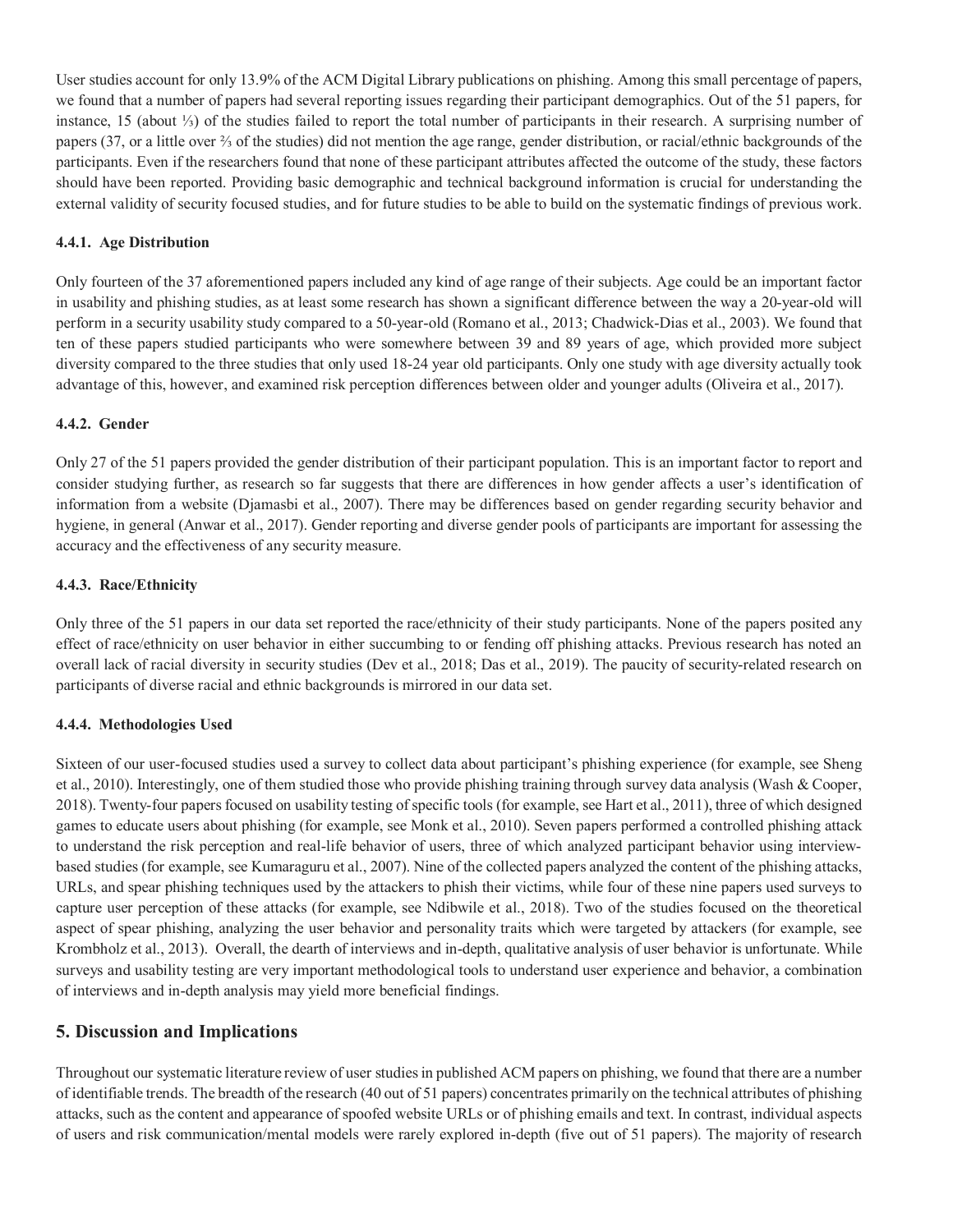(32 out of 51 papers) sought to develop security indicators or warning tools that were beneficial for the users; however, in these studies, important details about the participants were invariably missing. Demographic and personal factors such as technical expertise may play a vital role in individual reactions to security threats (Das et al., 2018). Thus, these details are important for any conclusive user-focused studies. Yet even the researchers in our data set who developed training tools or games which focused on risk communication seldom discussed the details of their users and any behavioral variations that might be related to these.

Our analysis and findings reveal that the majority of the researchers noted that URLs and the appearance of spoofed websites were a key indicator of phishing attempts. Thus, they proposed new security tools, such as browser extensions and warning indicators, etc., to reduce the likelihood of users falling victim to phishing schemes. While it is extremely important to provide technical solutions, we believe that understanding the human factors that allow a phisher to successfully exploit the user is crucial for detection, prevention, and mitigation strategies. Risk communication is an emerging field in phishing that seeks to employ more efficient training methods for just these reasons. Four of the papers studied provided game-based risk communication training as a solution to mitigate such threats, for instance. However, to develop the most effective collection of such tools and strategies, more research should focus on understanding the mental models, situational factors, and related behaviors of users, a strategy embraced by only one study in our data set.

In order to offset the deficiencies, we found both in the reporting and, most likely, the design of phishing research, our literature review suggests a two-fold plan of action for future user-based studies in phishing. First, researchers should report accurate demographic and other study-relevant information on their participants. Second, assuming that the current lack of reporting reflects a lack of intentional, strategic recruitment strategy, future researchers should make every effort to recruit more diverse and representative samples of participants. In order to generate useful research, the main goal of the recruitment phase of a study should be to recruit a participant pool that will mirror the audience who is intended to benefit from the phishing research goal. This may include a commitment to a participant group with, at a minimum, an equal gender balance, a wide range of ages and educational attainment, varying racial, ethnic, and cultural backgrounds, and multiple levels of technical literacy. Only then can researchers begin to pay careful attention to any systematic variation between these attributes and participants' reported behaviors, goals, and mindsets. These adjustments to future work will create more effective phishing research, as they will begin to encompass the wide range of human demographics that phishers attempt to exploit.

#### **6. Conclusion**

Phishing attacks are one of the oldest known cyber-attacks, resulting in the loss of billions of dollars every year (Moore and Clayton, 2011; Tian et al., 2018). In 2018, the Federal Bureau of Investigation estimated that companies around the world lost \$12 billion because of business email compromises (Digitalinformationworld.com, 2019). Preventing phishing attacks is a high priority and a major challenge in the domain of secure computing. While researchers and practitioners often provide technical solutions to try to solve phishing-related issues, our analysis of phishing research suggests that social solutions, focused on users, themselves, might offer an important, missing piece of the complete toolkit available to counter these attacks. Phishing research papers from the ACM Digital Library revealed that only 13.9% of relevant published papers from 2004 to 2018 included any kind of userfocused study, and these studies primarily focused on usability or testing of tools developed by the researchers rather than exploring the ways different kinds of users approach and make sense of phishing attempts. Much of this research also failed to include crucial details about study participants. Based on our analysis of published phishing research to date, we find support for the potential importance of user studies in this field of research and for, better reporting and recruiting practices in future studies within this field.

# **Acknowledgments**

We would like to thank Gabriel Lahman, Stephen Railing, and Ke Xu for vital assistance in the initial data collection and creation of the codebook. We are grateful to Dr. L. Jean Camp for insightful guidance on this paper, and to Dr. Sameer Patel for early conversations about related work. Any opinions, findings, and conclusions or recommendations expressed in this material are those of the author(s) and do not necessarily reflect the views of the Indiana University Bloomington.

# **7. References**

Almeshekah, M.H. and Spafford, E.H., (2016), "Cyber security deception", in Vipin, Swarup and Wang, C. (Eds) *Cyber deception*, Springer Publishing, Switzerland, pp 23-50, ISBN: 978-3-319-32697-9.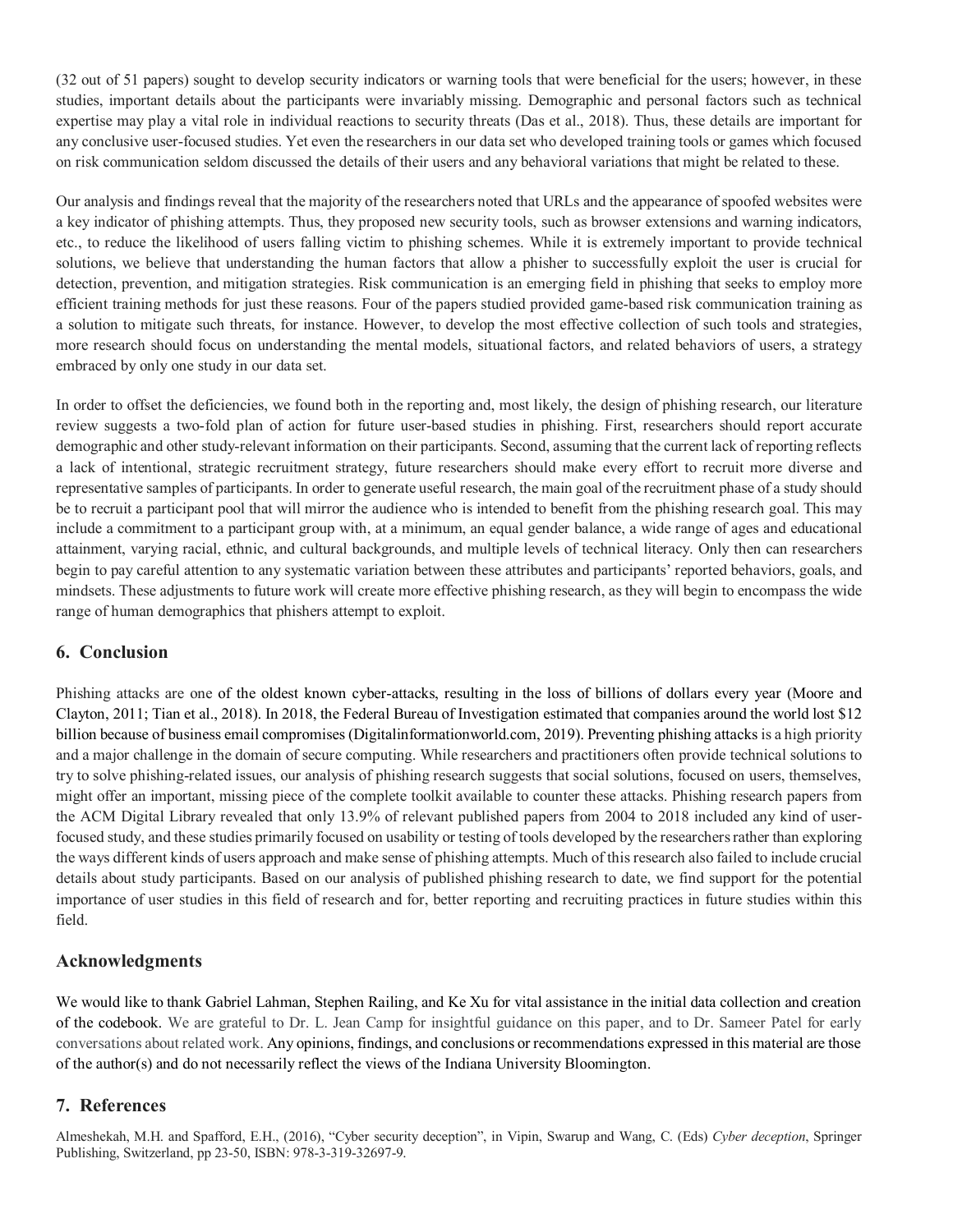Alsharnouby, M., Alaca, F. and Chiasson, S. (2015), "Why phishing still works: User strategies for combating phishing attacks", *International Journal of Human-Computer Studies*, Vol. 82, pp 69-82.

Anwar, M., He, W., Ash, I., Yuan, X., Li, L. and Xu, L. (2017), "Gender difference and employees' cybersecurity behaviors", *Computers in Human Behavior*, Volume 69, pp 437-443.

Bakhshi, T., Papadaki, M. and Furnell, S. (2008), "A Practical Assessment of Social Engineering Vulnerabilities", *Proceedings of the 2nd International Conference on Human Aspects of Information Security and Assurance* pp 12-23.

Blythe, M., Petrie, H. and Clark, J.A. (2011), "F for fake: four studies on how we fall for phish", *Proceedings of the SIGCHI Conference on Human Factors in Computing Systems* pp. 3469-3478.

Chadwick-Dias, A., McNulty, M. and Tullis, T. (2003), "Web usability and age: how design changes can improve performance", *ACM SIGCAPH Computers and the Physically Handicapped*, No. 73-74, pp 30-37.

Chou, N., Ledesma, R., Teraguchi, Y., Mitchell, J. C. (2004), "Client-side defense against web-based identity theft", in *Proceedings of the Network and Distributed System Security Symposium*, pp 30-37.

Colarik, A. and Janczewski, L. (2007), 'Deception in cyber-attacks', http://faculty.nps.edu/ncrowe/waroffdec.htm, (Accessed 10 April 2019)

Das, S., Dingman, A., and Camp, L.J. (2018), "Why Johnny Doesn't Use Two Factor: A Two-Phase Usability Study of the FIDO U2F Security Key", *2018 International Conference on Financial Cryptography and Data Security (FC)*.

Das, S., Kim, D., Kelley, T. and Camp, L. J. (2017), "Grifting in the digital age".

Dhamija, R., Tygar, J. D. and Hearst, M. (2006), "Why phishing works", *Proceedings of the SIGCHI conference on Human Factors in computing systems*, pp 581-590.

Digital Information World Website. (2019), "Phishing attacks by the numbers: prevalence, costs and impact", https://www.digitalinformationworld.com/2019/03/phishing-attacks-by-numbers.html, (Accessed 10 April 2019).

Djamasbi, S., Tullis, T., Hsu, J., Mazuera, E., Osberg, K. and Bosch, J. (2007), 'Gender preferences in web design: usability testing through eye tracking', *AMCIS 2007 Proceedings*, p 133.

Downs, J. S., Holbrook, M. B. and Cranor, L. F. (2006), "Decision strategies and susceptibility to phishing", *Proceedings of the second symposium on usable privacy and security*, pp 79–90.

Dunham, K. (2004), "Phishing isn't so sophisticated: scary!", *Information Security Journal*, Volume 13, No. 2, pp 2-7.

Egelman, S., Cranor, L. F. and Hong, J. (2008), "You've been warned: an empirical study of the effectiveness of web browser phishing warnings", *Proceedings of the SIGCHI Conference on Human Factors in Computing Systems*, pp 1065-1074.

Elledge, A. (2004), "Phishing: An analysis of a growing problem", *SANS: SANS Institute Information Security Reading Room [online]*.

Gao, H., Hu, J., Wilson, C., Li, Z., Chen, Y. and Zhao, B. Y. (2010), "Detecting and characterizing social spam campaigns", *Proceedings of the 10th ACM SIGCOMM conference on Internet measurement*, pp 35-47.

Garfinkel, S. L., and Miller, R. C. (2005), "Johnny 2: a user test of key continuity management with S/MIME and Outlook Express", *Proceedings of the 2005 symposium on usable privacy and security*, pp 13-24.

Gupta, S., Khattar, A., Gogia, A., Kumaraguru, P. and Chakraborty, T. (2018), "Collective classification of spam campaigners on twitter: A hierarchical meta-path based approach", *Proceedings of the 2018 World Wide Web Conference on World Wide Web*, pp 529-538.

Hanus, B., Windsor, J.C. and Wu, Y. (2018), "Definition and multidimensionality of security awareness: close encounters of the second order", *ACM SIGMIS Database: the DATABASE for Advances in Information Systems*, Vol. 49, No. 1, pp 103-133.

Hart, M., Castille, C., Harpalani, M., Toohill, J. and Johnson, R. (2011), "Phorcefield: a phish-proof password ceremony", *Proceedings of the 27th Annual Computer Security Applications Conference*, pp 159-168.

Hong, J. (2012), "The state of phishing attacks", *Communications of the ACM*, Vol. 55, No. 1, pp 74-81.

Karakasiliotis, A., Furnell, S. and Papadaki, M. (2006), 'Assessing end-user awareness of social engineering and phishing', *Proceedings of the 7th Australian Information Warfare and Security Conference*.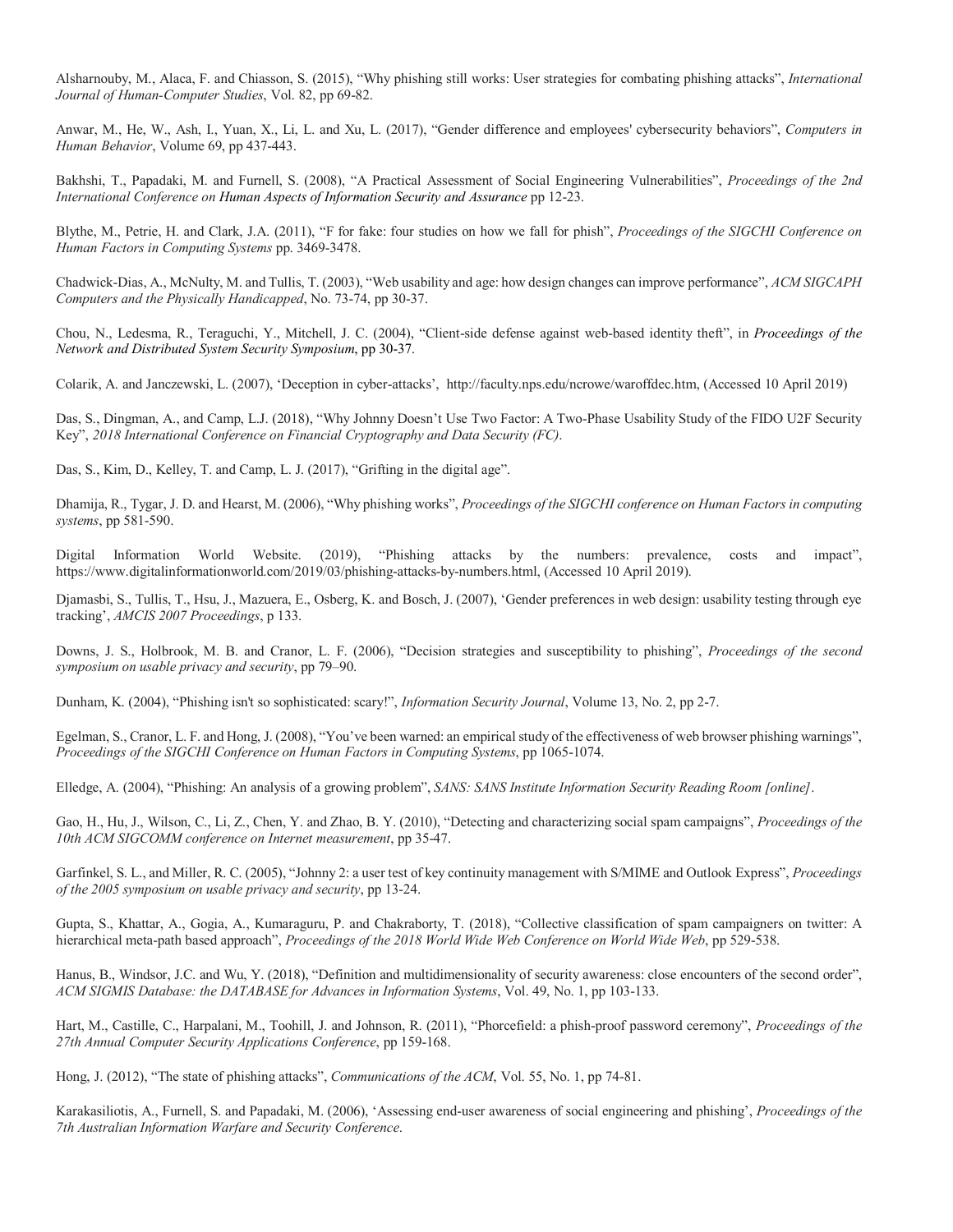Kay, R. (2004), "Sidebar: the origins of phishing", http://computerworld.com/article/2575094/security0/sidebar-the-origins-of-phishing.html, (Accessed 15 April 2019).

Krombholz, K., Hobel, H., Huber, M. and Weippl, E., 2013, November. Social engineering attacks on the knowledge worker. In *Proceedings of the 6th International Conference on Security of Information and Networks* (pp. 28-35). ACM.

Kumaraguru, P., Rhee, Y., Sheng, S., Hasan, S., Acquisti, A., Cranor, L. F. and Hong, J. (2007), "Getting users to pay attention to anti-phishing education: evaluation of retention and transfer", *Proceedings of the anti-phishing working groups 2nd annual eCrime researchers summit*, pp 70–81.

Kumaraguru, P., Sheng, S., Acquisti, A., Cranor, L. F. and Hong, J. (2010), 'Teaching johnny not to fall for phish', *ACM Transactions on Internet Technology (TOIT)*, Vol. 10, No. 2, p 7.

Malisa, L., Kostiainen, K. and Capkun, S. (2017), "Detecting mobile application spoofing attacks by leveraging user visual similarity perception", *Proceedings of the Seventh ACM on Conference on Data and Application Security and Privacy*, pp 289-300.

Maurer, M.-E., De Luca, A. and Kempe, S. (2011), "Using data type based security alert dialogs to raise online security awareness", *Proceedings of the seventh symposium on usable privacy and security*, p 2.

Mehresh, R. and Upadhyaya, S. (2012), "A deception framework for survivability against next generation cyber attacks", *Proceedings of the International Conference on Security and Management (SAM)*, p 1.

Meyers, J. J., Hansen, D. L., Giboney, J. S. and Rowe, D. C. (2018), "Training future cybersecurity professionals in spear phishing using sieve", *Proceedings of the 19th Annual SIG Conference on Information Technology Education*, pp 135-140.

Monk, T., Van Niekerk, J. and von Solms, R. (2010), "Sweetening the medicine: educating users about information security by means of game play", *Proceedings of the 2010 Annual Research Conference of the South African Institute of Computer Scientists and Information Technologists*, pp 193-200.

Moore, T.W. and Clayton, R. (2011) "The impact of public information on phishing attack and defense", *Communications and Strategies*, Vol. 81, pp 45-68.

Neupane, A., Rahman, M. L., Saxena, N. and Hirshfield, L. (2015), "A multi-modal neuro- physiological study of phishing detection and malware warnings", *Proceedings of the 22nd ACM SIGSAC Conference on Computer and Communications Security*, pp 479-491.

Ndibwile, J.D., Luhanga, E.T., Fall, D., Miyamoto, D. and Kadobayashi, Y., 2018, December. A comparative study of smartphone-user security perception and preference towards redesigned security notifications. In *Proceedings of the Second African Conference for Human Computer Interaction: Thriving Communities* (p. 17). ACM.

Oliveira, D., Rocha, H., Yang, H., Ellis, D., Dommaraju, S., Muradoglu, M., Weir, D., Soliman, A., Lin, T. and Ebner, N. (2017), "Dissecting spear phishing emails for older vs young adults: On the interplay of weapons of influence and life domains in predicting susceptibility to phishing", *Proceedings of the 2017 CHI Conference on Human Factors in Computing Systems*, pp 6412-6424.

Pandit, S., Vaddepalli, S., Tupsamudre, H., Banahatti, V. and Lodha, S. (2018), "Phishy- a serious game to train enterprise users on phishing awareness", *Proceedings of the 2018 Annual Symposium on Computer-Human Interaction in Play Companion Extended Abstracts*, pp 169-181.

Retruster Website. (2019), "2019 Phishing Statistics and Fraud Statistics", https://retruster.com/blog/2019-phishing-and-email-fraudstatistics.html, (Accessed 10 April 2019)

Romano Bergstrom, J. C., Olmsted-Hawala, E. L. and Jans, M. E. (2013), "Age-related differences in eye tracking and usability performance: website usability for older adults", *International Journal of Human-Computer Interaction* Vol. 29, No. 8, pp 541-548.

Ronda, T., Saroiu, S. and Wolman, A. (2008), "Itrustpage: a user-assisted anti-phishing tool", *ACM SIGOPS Operating Systems Review*, Vol. 42, pp 261-272.

Reeder, R. W., Felt, A. P., Consolvo, S., Malkin, N., Thompson, C., and Egelman, S. (2018), "An experience sampling study of user reactions to browser warnings in the field", *Proceedings of the 2018 CHI Conference on Human Factors in Computing Systems* p. 512.

Sheng, S., Holbrook, M., Kumaraguru, P., Cranor, L. F. and Downs, J. (2010), "Who falls for phish? a demographic analysis of phishing susceptibility and effectiveness of interventions", *Proceedings of the SIGCHI Conference on Human Factors in Computing Systems*, pp 373- 382.

Sheng, S., Magnien, B., Kumaraguru, P., Acquisti, A., Cranor, L. F., Hong, J. and Nunge, E. (2007), "Anti-phishing phil: the design and evaluation of a game that teaches people not to fall for phish", *Proceedings of the 3rd symposium on usable privacy and security*, pp 88-99.